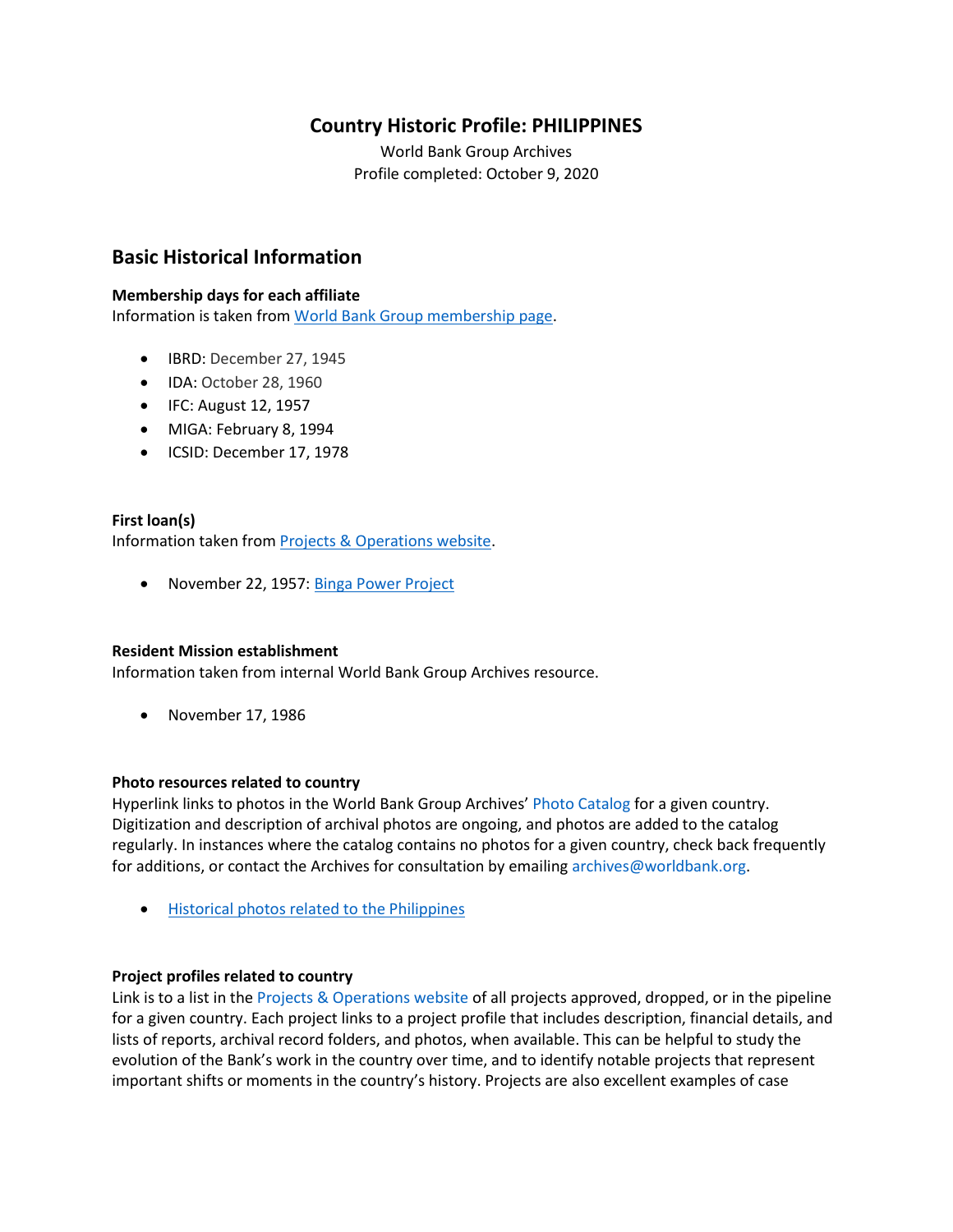studies of how the Bank made an impact in a particular sector. The WBG Archives have original records and other information related to these projects. Email [archives@worldbank.org](mailto:archives@worldbank.org) for guidance.

• [Philippine project profiles in Projects & Operations](https://projects.worldbank.org/en/projects-operations/projects-summary?countrycode_exact=PH)

#### **Description of operational records in Archives Holdings**

Archival records relating to Bank operations are described according to the ISAD(g) standard and are accessible in our [Archives Holdings catalog.](https://archivesholdings.worldbank.org/) Descriptions include lengthy organizational histories of the regional vice presidency responsible for operations in that region and a description of records created and transferred to the Archives by that vice presidency. The descriptions in the catalog can be helpful to understand the organizational context of Bank work, and to understand more about the content of the records in the Archives.

• [Records of the East Asia and Pacific Regional Vice Presidency](https://archivesholdings.worldbank.org/records-of-east-asia-and-pacific-regional-office-vice-presidency)

#### **Chronology events**

Events have been selected from the Archivists' Chronology, an 800+ page resource compiled by Bank Group archivists over the course of the institution's history. Events chosen include important firsts, milestones and other events that evidence the country's development history and/or its relationship with the World Bank Group. The Archivists' Chronology is accessible on [this page.](https://www.worldbank.org/en/about/archives/history/timeline) This list of events can be helpful to determine if you'd like to dig deeper into any moments in the country's history of engagement with the Bank. The WBG Archives may have original records and other information about these events. Email [archives@worldbank.org](mailto:archives@worldbank.org) for guidance.

#### **Bretton Woods Conference; Representatives of the Philippines Attend**

July 1-22, 1944

**IBRD Articles of Agreement Signed by the Philippines** December 27, 1945

**Bank Mission to the Philippines Announced** December 31, 1947

**First Philippine Loan Application** September 15, 1948

**World Bank Announces Preliminary Phase of Inquiry into Philippine Hydroelectric Power Projects** November 15, 1948

**Bank Mission to the Philippines, Thailand, India and Pakistan** December 5, 1949

**Economic Development Institute Opens; Participants from the Philippines among First to Attend** January 9, 1956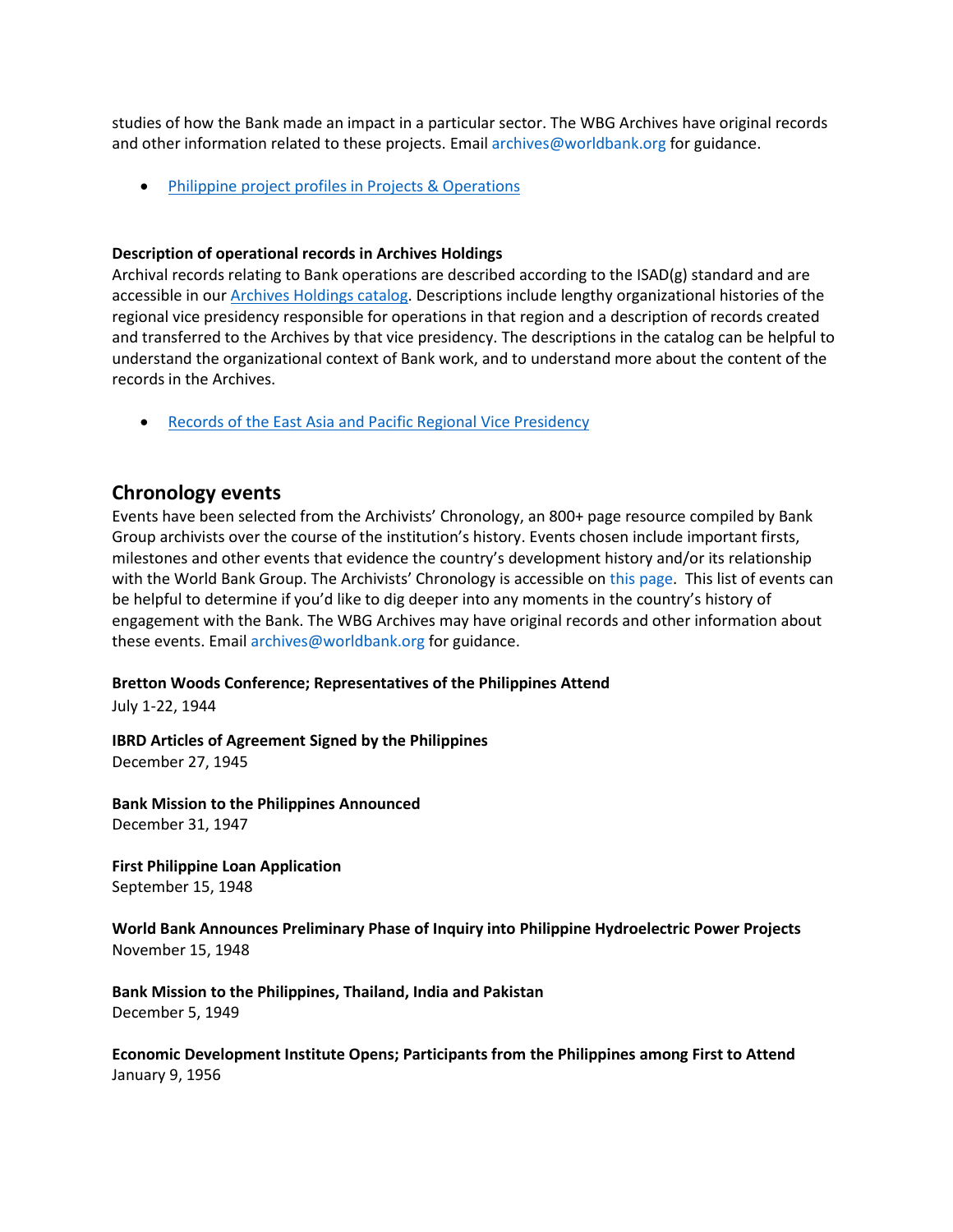#### **President Black Takes First Trip to Japan, Formosa, and the Philippines** May 6, 1957

**IFC Articles of Agreement Signed by Philippines** August 12, 1957

**First Funding for Philippines** November 22, 1957

**IDA Articles of Agreement Signed by Philippines** October 28, 1960

**Meeting to Consider Establishment of a Consultative Group for the Philippines** October 1, 1970

**First Meeting of the Consultative Group for the Philippines** April 22, 1971

**Annual Meetings Open in Manila** October 4, 1976 1976

**IDA credit for multisectoral rural infrastructure project to the Philippines approved**  April 11, 1978

**Philippines Join ICSID** December 17, 1978

**Resident Mission in Manila Established** October 16, 1986

**MIGA Articles of Agreement Signed by the Philippines** February 8, 1994

**Wolfensohn Begins Tour of Southeast Asia, Including the Philippines** February 16, 2000

**Bank Issues Statement on Allegations of Corruption by Philippine Public Officials** October 17, 2000

### **World Bank Group Timeline Events**

Events are selected from th[e World Bank Group Timeline.](https://timeline.worldbank.org/#event-bretton-woods-conference-begins) The Timeline is an online platform created by the Archives designed to highlight the important events in the Bank Group's history and to illuminate those events through a variety of archival records, photos, video and audio clips, oral history transcripts, reports, and more.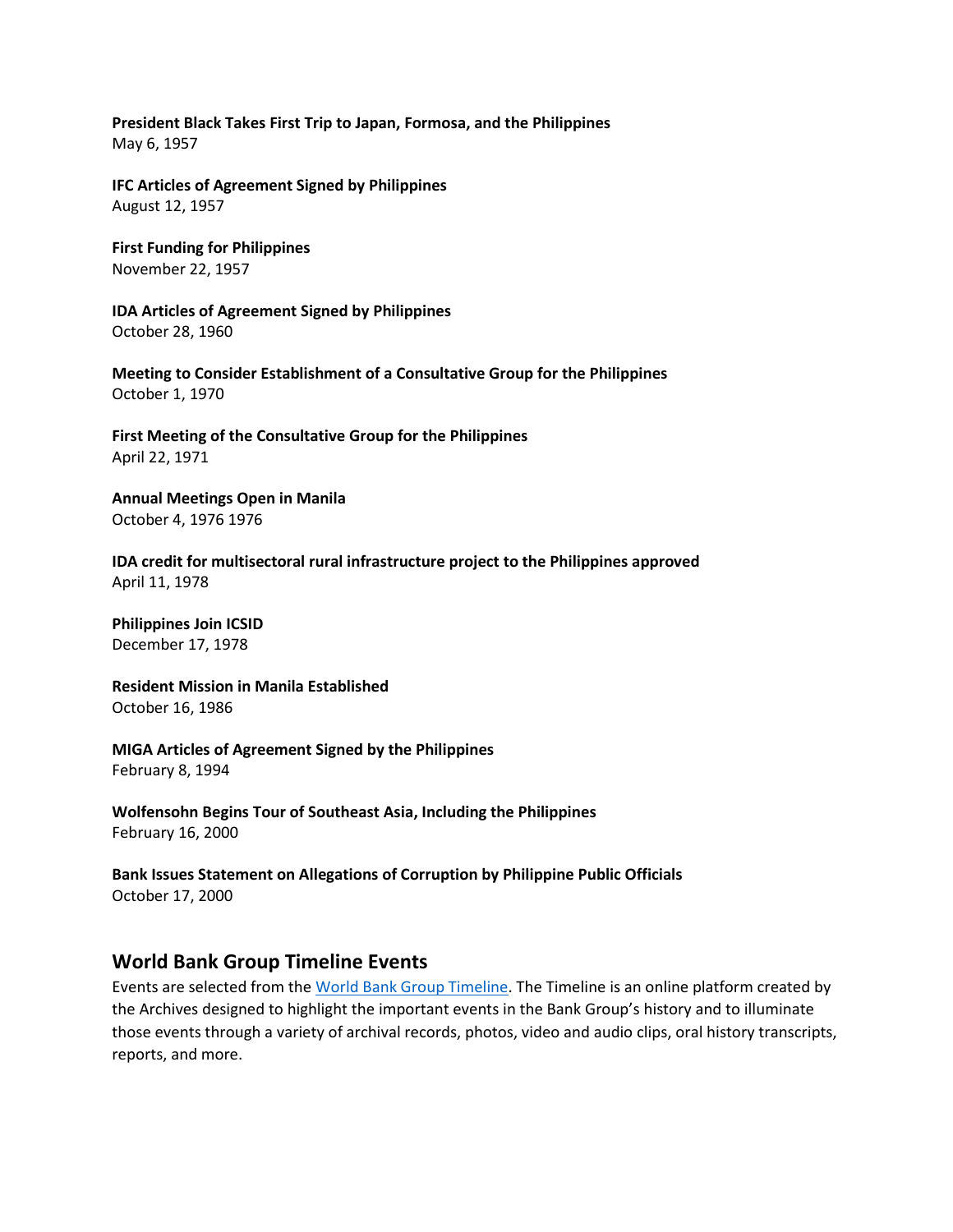# **Early Country Economic Reports**

Reports have been selected from the [Documents & Reports website,](https://documents.worldbank.org/) a database of publicly available World Bank Group authored reports and publications dating to the opening of the Bank in 1946. Country economic reports selected here are, in many cases, some of the earliest economic studies ever published on Bank member countries. Reports discussing the whole economy of a country, rather than individual sectors, are prioritized in this list.

| Philippines - Conclusions from the discussions with the Philippine Economic<br><b>Mission</b>                     | January 1, 1948   |
|-------------------------------------------------------------------------------------------------------------------|-------------------|
| Philippines - Recent economic and financial developments                                                          | July 6, 1949      |
| The economic and financial situation in the Philippines                                                           | February 16, 1950 |
| Philippines - Economic position and prospects                                                                     | November 30, 1957 |
| Philippines - Economic position and prospects of the Philippines                                                  | April 30, 1960    |
| Philippines - Economic growth                                                                                     | February 28, 1962 |
| Philippines - Current economic position and prospects                                                             | January 31, 1964  |
| Philippines - Current economic position and prospects                                                             | June 30, 1965     |
| Philippines - Current economic position and prospects                                                             | January 31, 1967  |
| Philippines - Current economic position and prospects                                                             | May 31, 1968      |
|                                                                                                                   | July 24, 1969     |
| Philippines - Current economic position and prospects: Main report                                                |                   |
| Philippines - Current economic position and prospects (Vol. 2): Special<br>annexes                                | July 24, 1969     |
| Philippines - Current economic position and prospects                                                             | August 31, 1970   |
| <b>Employments problems and policies in the Philippines</b>                                                       | August 31, 1970   |
| Philippines - Prospects and problems of the economy                                                               | March 31, 1971    |
| Philippines - Current economic position and prospects                                                             | May 31, 1972      |
|                                                                                                                   | April 20, 1973    |
| Philippines - Current economic position and prospects: The main report                                            |                   |
| Philippines - Current economic position and prospects (Vol. 3): Statistical                                       | April 20, 1973    |
| appendix                                                                                                          |                   |
| Philippines - Current economic position and prospects (Vol. 2): Special                                           |                   |
| annexes                                                                                                           | July 25, 1973     |
| Philippines - Current economic position and prospects                                                             | November 30, 1974 |
| Philippines - Priorities and prospects for development: basic economic                                            |                   |
| report: Summary and conclusions, an overview of development prospects<br>in the Philippines, statistical appendix | May 5, 1976       |
| Philippines - Priorities and prospects for development: basic economic                                            | May 5, 1976       |
| report (Vol. 2): The sectors                                                                                      |                   |
| Philippines - Priorities and prospects for development: basic economic                                            | May 5, 1976       |
| report (Vol. 3): Investments & resource management                                                                |                   |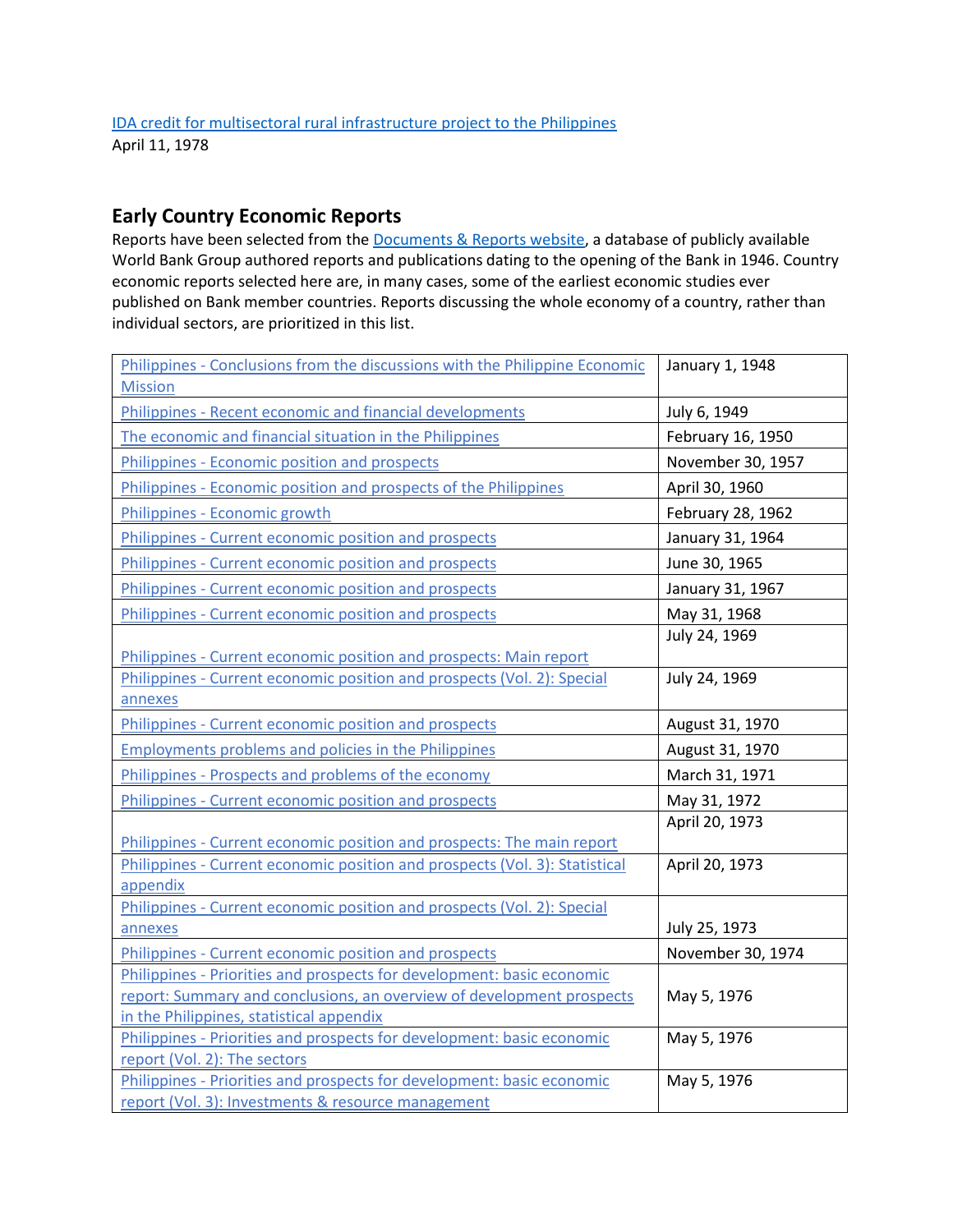| Philippines - Country economic memorandum                                | October 31, 1977  |
|--------------------------------------------------------------------------|-------------------|
| Philippines - Domestic and external resources for development            | November 30, 1979 |
| Aspects of poverty: a review and assessment - Philippines (two volumes): | December 1, 1980  |
| Overview                                                                 |                   |
| Aspects of poverty: a review and assessment - Philippines (two volumes)  | December 1, 1980  |
| (Vol. 2): Main report with annexes and statistical appendix              |                   |

# **Country Assistance Strategies**

List is based on a similar list compiled by World Bank's Secretary's staff. Introduced in 1990 and replaced by the Country Partnership Framework (CPF) in 2014, the CAS is an overview of each borrowing country's current economic situation and contains a discussion of its development challenges, prospects, and project-planning. CASs were often initially published as part of project documents but later on were published as standalone documents.

| <b>Country Strategies Included within Project Documents</b>              |                   |
|--------------------------------------------------------------------------|-------------------|
| Philippines - Environment and Natural Resources Sector Adjustment        |                   |
| <b>Program Project</b>                                                   | May 29, 1991      |
| <b>Philippines - Second Vocational Training Project</b>                  | May 11, 1992      |
| Philippines - Economic Integration Program                               | November 2, 1992  |
| Philippines - Leyte - Cebu Geothermal Project                            | January 6, 1994   |
| <b>Stand-alone country strategies</b>                                    |                   |
| Philippines - Country assistance strategy                                | February 15, 1996 |
| Philippines - Country assistance strategy progress report                | March 2, 1998     |
| Philippines - Country assistance strategy                                | May 11, 1999      |
| Philippines - Country assistance strategy                                | April 30, 2002    |
| Philippines - Country Assistance Strategy                                | April 19, 2005    |
| The World Bank Group in the Philippines: supporting islands of good      |                   |
| governance - country assistance strategy, 2006-2008                      | May 17, 2005      |
| Philippines - Country assistance strategy progress report                | June 21, 2007     |
| Philippines - Country assistance strategy for the period FY2010-2012     | April 2, 2009     |
| Philippines - Country assistance strategy progress report                | April 20, 2011    |
| Philippines - Country partnership strategy for the period FY2015-2018    | May 14, 2014      |
| Philippines - Performance and learning review of the country partnership |                   |
| strategy for the period FY15 - FY19                                      | August 31, 2017   |
| Philippines - Country Partnership Framework for the Period July 2019 -   |                   |
| December 2023                                                            | November 21, 2019 |

# **Staff Newsletters**

Resources have been selected from the World Bank Group's [Documents & Reports website.](https://documents.worldbank.org/) The World Bank has produced a staff newsletter since 1947. The publication has changed its name twice: from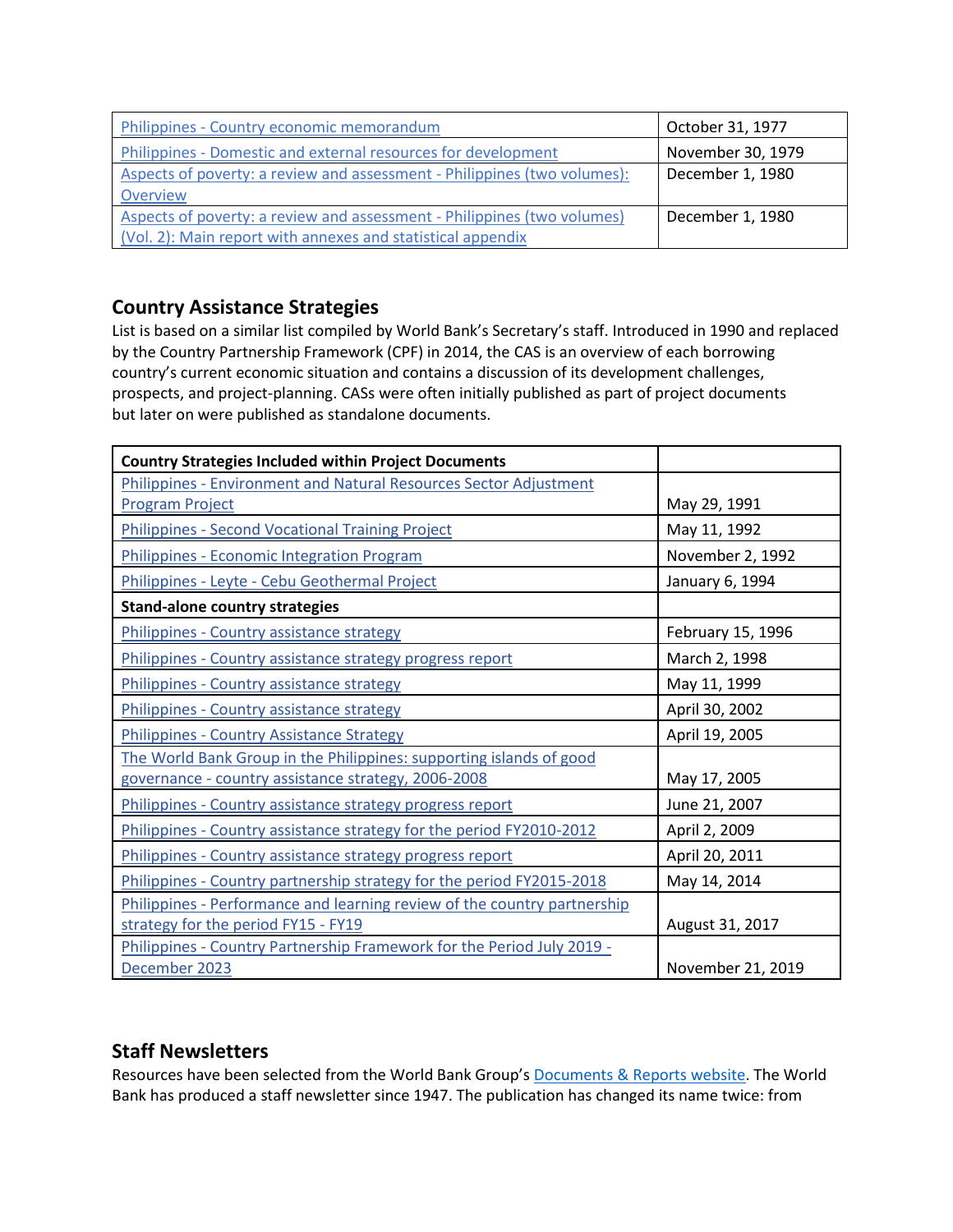International Bank Notes to Bank Notes in 1971 and then to Bank's World in 1982. The newsletter moved online in 2000 and physical publication ceased. In addition to offering news relating to Bank operations and country development, the newsletters were intended to foster a sense of community among staff by highlighting social events, marriages and births, arrival of new staff, recreational events, favorite cooking recipes submitted by staff, and features on different aspects of staff's home country and culture.

| International Bank Notes -- Vol. 2, Iss. 6 | April 1, 1948     | "The Philippines as they are today" |
|--------------------------------------------|-------------------|-------------------------------------|
| International Bank Notes -- Vol. 2, Iss. 7 | April 15, 1948    | "Food in the Philippines"           |
|                                            |                   | "Disastrous floods hit the          |
|                                            |                   | Philippines; home leave spent       |
| Bank Notes -- Vol. 1, Iss. 9               | August 1, 1972    | marooned in hotel"                  |
| Bank Notes -- Vol. 2, Iss. 4               | February 1, 1973  | "Prompt action in Managua"          |
| <b>Bank Notes</b>                          | March 1, 1981     | "Providing housing for the poor:    |
|                                            |                   | self-help methods work best"        |
| Bank's World -- Vol. 1, Iss. 9             | September 1, 1982 | "Urban development in the           |
|                                            |                   | Philippines"                        |
| Bank's World -- Vol. 2, Iss. 6             | June 1, 1983      | "The generous land - Irrigation     |
|                                            |                   | means bountiful harvests in         |
|                                            |                   | Philippines"                        |
| Bank's World -- Vol. 5, Iss. 6             | June 1, 1986      | "Millions benefit from Bank-funded  |
|                                            |                   | project - More water for Metro      |
|                                            |                   | Manila"                             |
| Bank's World -- Vol. 6, Iss. 4             | April 1, 1987     | "New Road Spurs Development in      |
|                                            |                   | Mindoro, Philippines - The Way to   |
|                                            |                   | San Jose"                           |
| Bank's World -- Vol. 8, Iss. 6             | June 1, 1989      | "Barrio Residents in Philippines    |
|                                            |                   | Build Roads with Their Own Hands -  |
|                                            |                   | Linking Tabogon to the Rest of the  |
|                                            |                   | World"                              |
| Bank's World -- Vol. 8, Iss. 11            | November 1, 1989  | "An Electrifying Job in the         |
|                                            |                   | Philippines"                        |
| Bank's World -- Vol. 11, Iss. 1            | January 1, 1992   | "IFC's First BOT Venture"           |
| Bank's World -- Vol. 11, Iss. 3            | March 1, 1992     | "World Bank Health Care Training    |
|                                            |                   | Project in the Philippines -        |
|                                            |                   | Interactive Multimedia"             |
| Bank's World -- Vol. 14, Iss. 2            | February 1, 1995  | "Saving the forests - A unique      |
|                                            |                   | approach in the Philippines"        |
| Bank's World -- Vol. 1, Iss. 11            | August 22, 1997   | "Mindanao rebels swap guns for      |
|                                            |                   | gold"                               |

## **Oral histories**

Oral histories are selected from the World Bank Group Archives' [Oral History website.](https://oralhistory.worldbank.org/) The site contains transcripts of oral history interviews with departed staff and, in lesser number, Executive Directors and other individuals affiliated with or impacted by the World Bank Group. Interviews were conducted as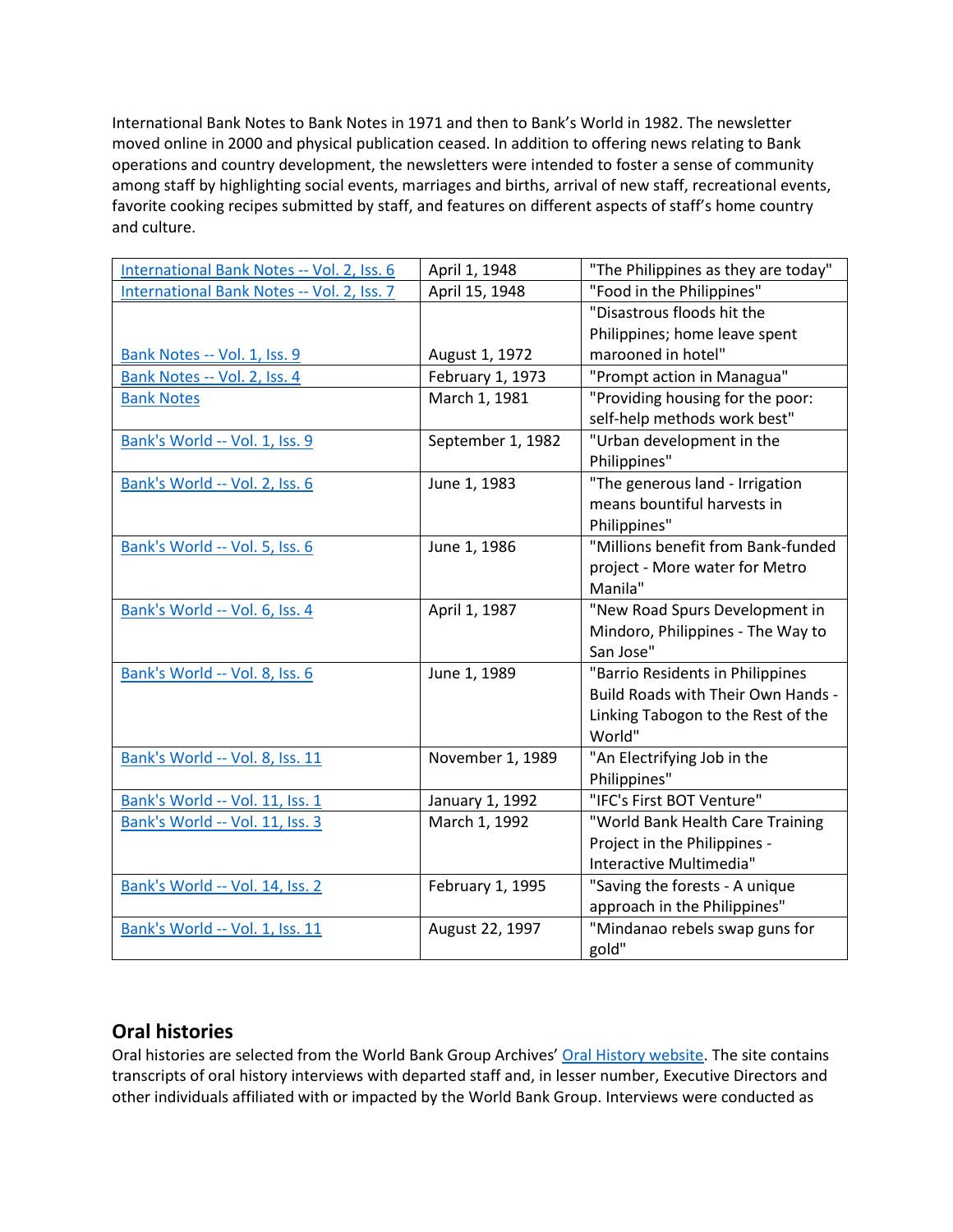part of an ongoing effort by the Archives to collect the personal stories and reflections of Bank Group staff. A portion of the interviews were conducted as research for publications. Each transcript provides a valuable first-person account of Bank activities and decision-making from the very beginning of its operations.

| <b>William Diamond</b> | July 17 and 26, 1986                    |
|------------------------|-----------------------------------------|
| Martin Karcher         | October 10, 1991                        |
| Bradley O. Babson      | October 22, 1991                        |
| Gloria Davis           | June 28 and 29, 2004                    |
| Jamil Sopher           | September 2 and 9 and November 18, 2005 |

## **Online exhibits**

Online exhibits are authored by World Bank Group staff and are accessible on both the Archives' [external site](https://www.worldbank.org/en/about/archives/history/exhibits) and as a [series of older exhibits](https://documents.worldbank.org/en/publication/documents-reports/documentlist?colti=World%20Bank%20Group%20Archives%20exhibit%20series) in the Documents & Reports website. Exhibits focus on notable personalities and accomplishments in the Bank Group's history.

None.

## **Executive Directors**

The list is based on the World Bank Group [Board of Directors website.](https://worldbankgroup.sharepoint.com/sites/wbsites/ExecutiveBoard/Pages/pc/About-the-Boards-05222019-155532/List-of-Executi-05222019-155839.aspx) The country following the name of each ED indicates their nationality.

| MOLLER, Victor (Chile)              | May 7, 1946      | October 8, 1948  |
|-------------------------------------|------------------|------------------|
| BARREDA-MOLLER, Jose (Peru)         | November 1, 1948 | October 31, 1950 |
| DIEZ, Manuel Jose (Panama)          | November 1, 1950 | October 31, 1952 |
| FERNANDEZ, Alfonso (Chile)          | November 1, 1952 | October 31, 1954 |
| MEJIA-PALACIO, Jorge (Colombia)     | November 1, 1954 | October 31, 1968 |
| BARCO, Virgilio (Colombia)          | November 1, 1968 | October 31, 1974 |
| FRANCO-HOLGUIN, Ernesto             | November 1, 1974 | March 31, 1979   |
| MAPA, Placido L., Jr. (Philippines) | April 1, 1979    | October 31, 1980 |
| CONSTAIN, Guillermo (Colombia)      | November 1, 1980 | February 4, 1981 |
| GARCIA-PARRA, Jaime (Colombia)      | February 5, 1981 | July 31, 1982    |
| ROMUALDEZ, Antonio V.               | August 1, 1982   | October 31, 1984 |
| GUTIERREZ-CASTRO, Edgar (Colombia)  | November 1, 1984 | October 31, 1986 |
| MALAN, Pedro S. (Brazil)            | November 1, 1986 | October 31, 1988 |
| WIESNER, Eduardo (Colombia)         | November 1, 1988 | October 31, 1990 |
| LEUNG, Ernest (Philippines)         | November 1, 1990 | October 31, 1992 |
| MALAN, Pedro S. (Brazil)            | November 1, 1992 | October 31, 1993 |
| DE PAIVA, Marcos Caramuru (Brazil)  | November 1, 1993 | October 31, 1996 |
| AMATONG, Juanita D. (Philippines)   | June 1, 1995     | October 31, 1996 |
| PORTUGAL, Murilo (Brazil)           | November 1, 1996 | October 31, 1998 |